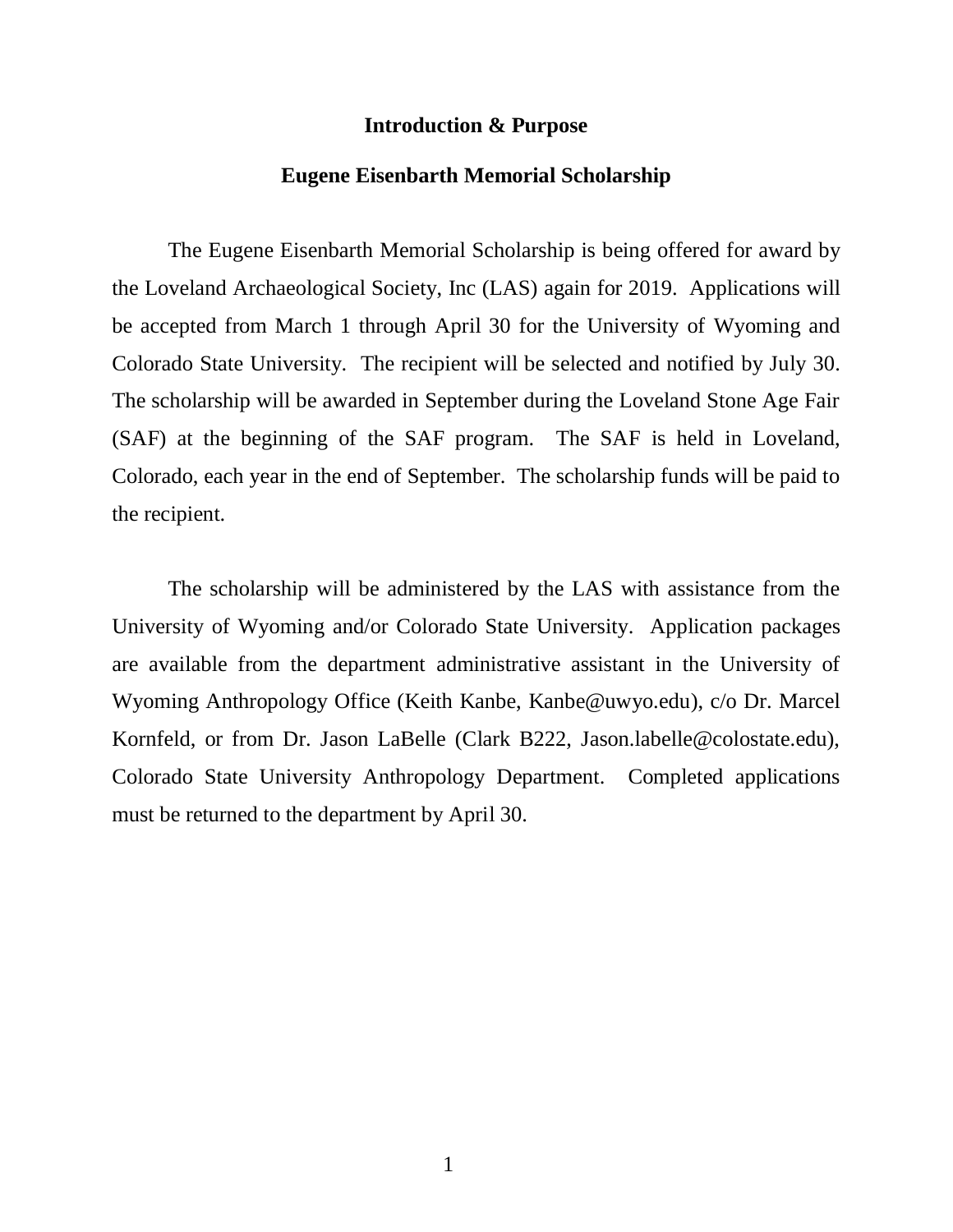Name of scholarship: **Eugene Eisenbarth Memorial Scholarship**

Eligible recipients: Colorado State University or University of Wyoming graduate students. Preference will be given for **Colorado or Wyoming studies**. Also considered would be focus in western high plains, foothills, mountains, Great Basin, or Colorado plateau.

Amount of scholarship: \$500

Administration of scholarship: The Loveland Archaeological Society (LAS), with assistance from the University of Wyoming and/or Colorado State University.

Application: Refer to attached form

Funding of scholarship: The scholarship shall be valued at \$500 and shall be funded by donations to the Eugene Eisenbarth Memorial Scholarship fund.

## **Who may apply:**

- 1. Graduate students in Anthropology, with an emphasis toward Archaeology, at the University of Wyoming or Colorado State University.
- 2. The student is expected to make Archaeology a vocation and to contribute constructively to its field.
- 3. The applicant must have maintained a 3.0 GPA in all courses.

# **Where to submit application:**

Return or e-mail scanned application documents to:

- University of Wyoming Anthropology Office (Kanbe@uwyo.edu), c/o Dr. Marcel Kornfeld.
- Colorado State University Anthropology Department, c/o Dr. Jason LaBelle (Clark B222, Jason.labelle@colostate.edu)

# **How/when is Scholarship awarded**

The scholarship will be awarded at the beginning of the Stone Age Fair (SAF) program in order to gain maximum publicity. The SAF is held each year at the end of September.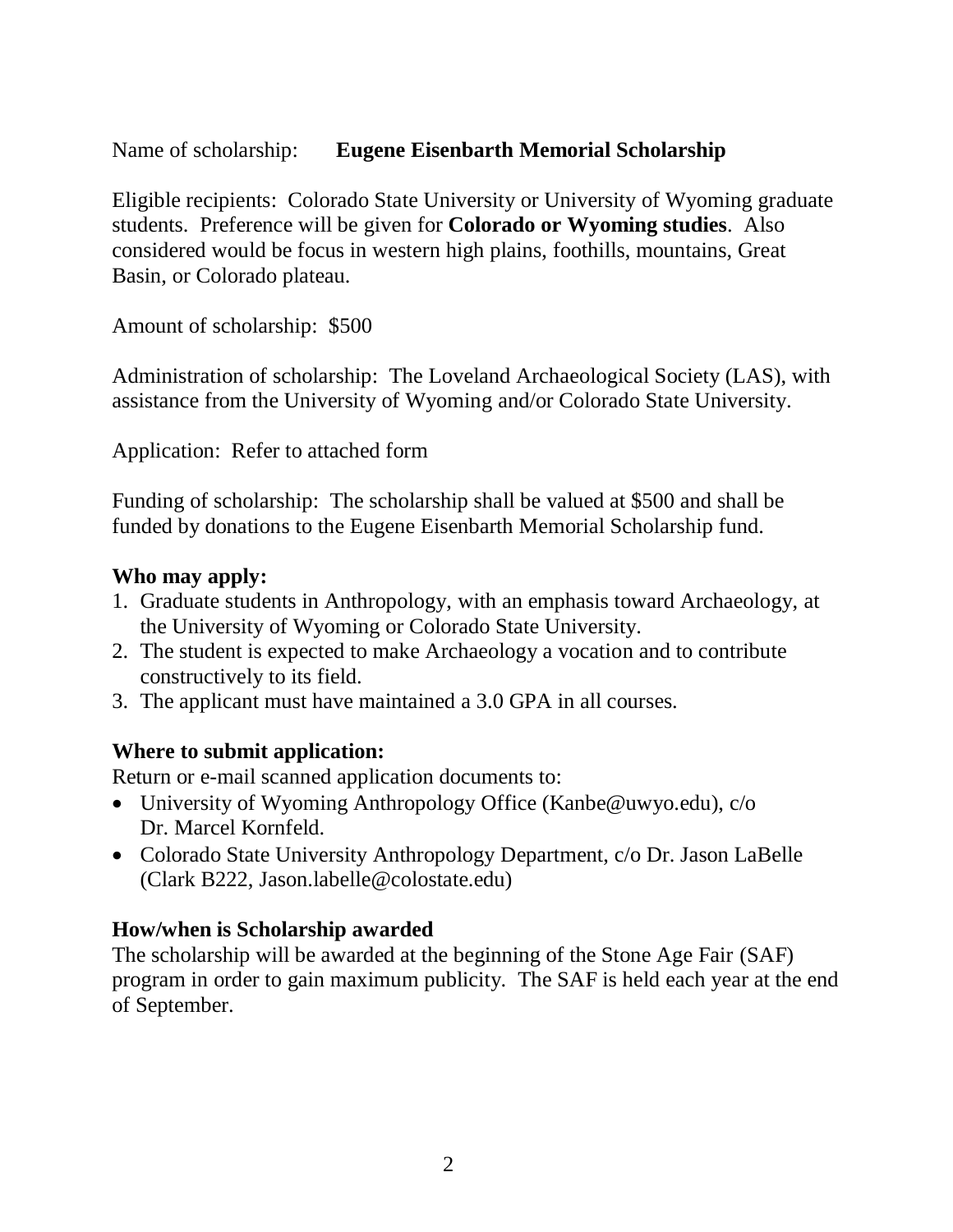# **Criteria used to judge the applicant:**

- The judges shall disregard race, sex, age, color of skin, and any other factor that may constitute discrimination.
- A factor in choosing the recipient will be an emphasis on Colorado or Wyoming for areas of study, both for thesis and career goals.
- Cooperative attitude toward responsible amateurs.
- Letters of recommendation.
- The initial panel of judges for the scholarship shall consist of LAS members **Andy Coca, Rich Savino, and Kevin Zeeck**.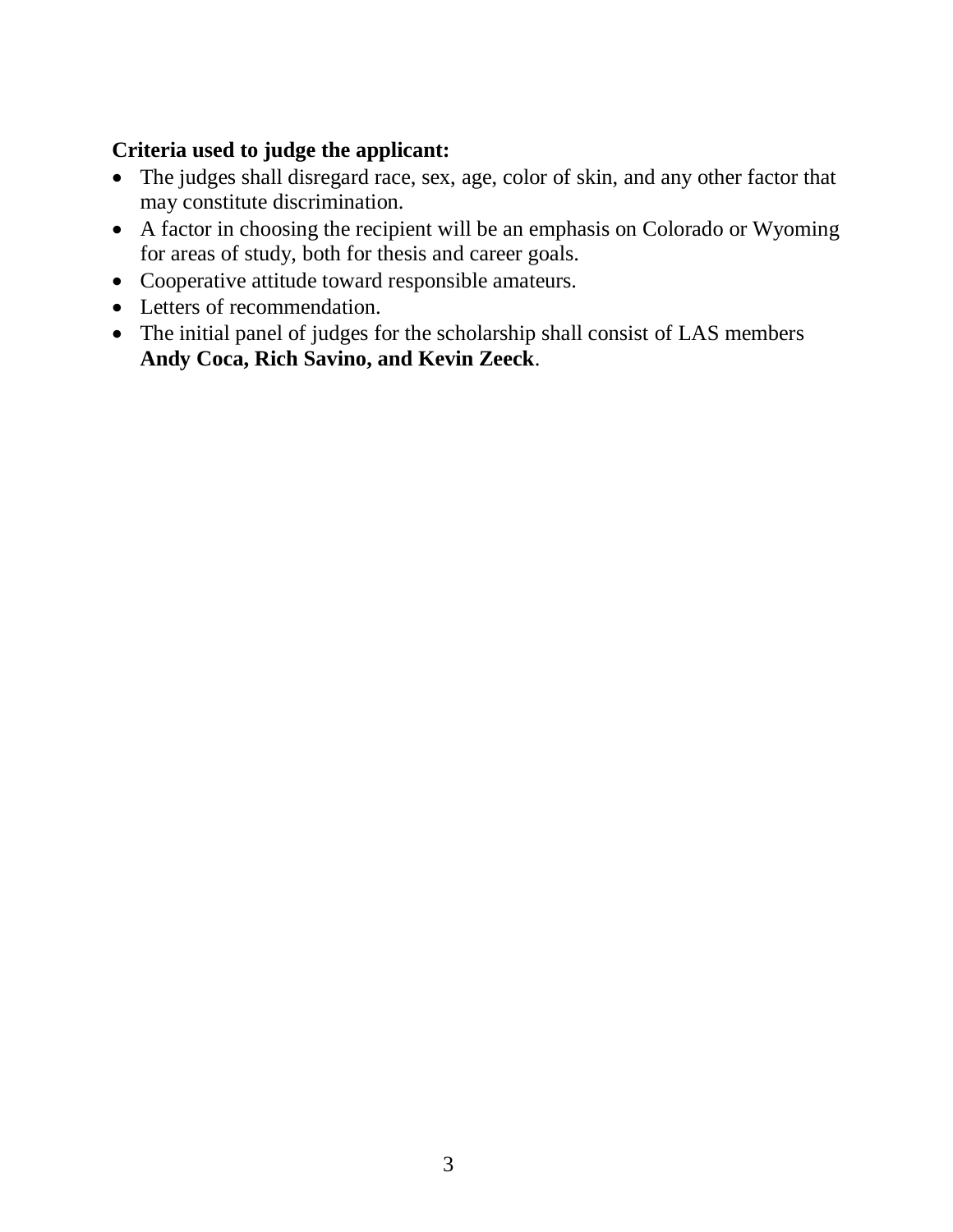#### **Guidelines for Applicants Eugene Eisenbarth Memorial Scholarship**

# **Amount of scholarship:** \$500

# **What should be included in the application:**

The application shall include the following:

- 1. Application form, filled out completely.
- 2. A short vita.
- 3. Two letters of recommendation, one of which must be from a professional Anthropologist/Archaeologist.
- 4. Verification of GPA by submitting an unofficial transcript from the University of Wyoming or Colorado State University.

## **Submission of Application:**

Submit the application to the University of Wyoming Anthropology Office (Kanbe@uwyo.edu) c/o Dr. Marcel Kornfeld, or Colorado State University Anthropology Department c/o Dr. Jason LaBelle (Jason.labelle@colostate.edu).

Loveland Archaeological Society Contact(s): Andy Coca (arrowhead@what-wire.com) Rich Savino (linge1915@gmail.com) Kevin Zeeck (kkzeeck@gmail.com)